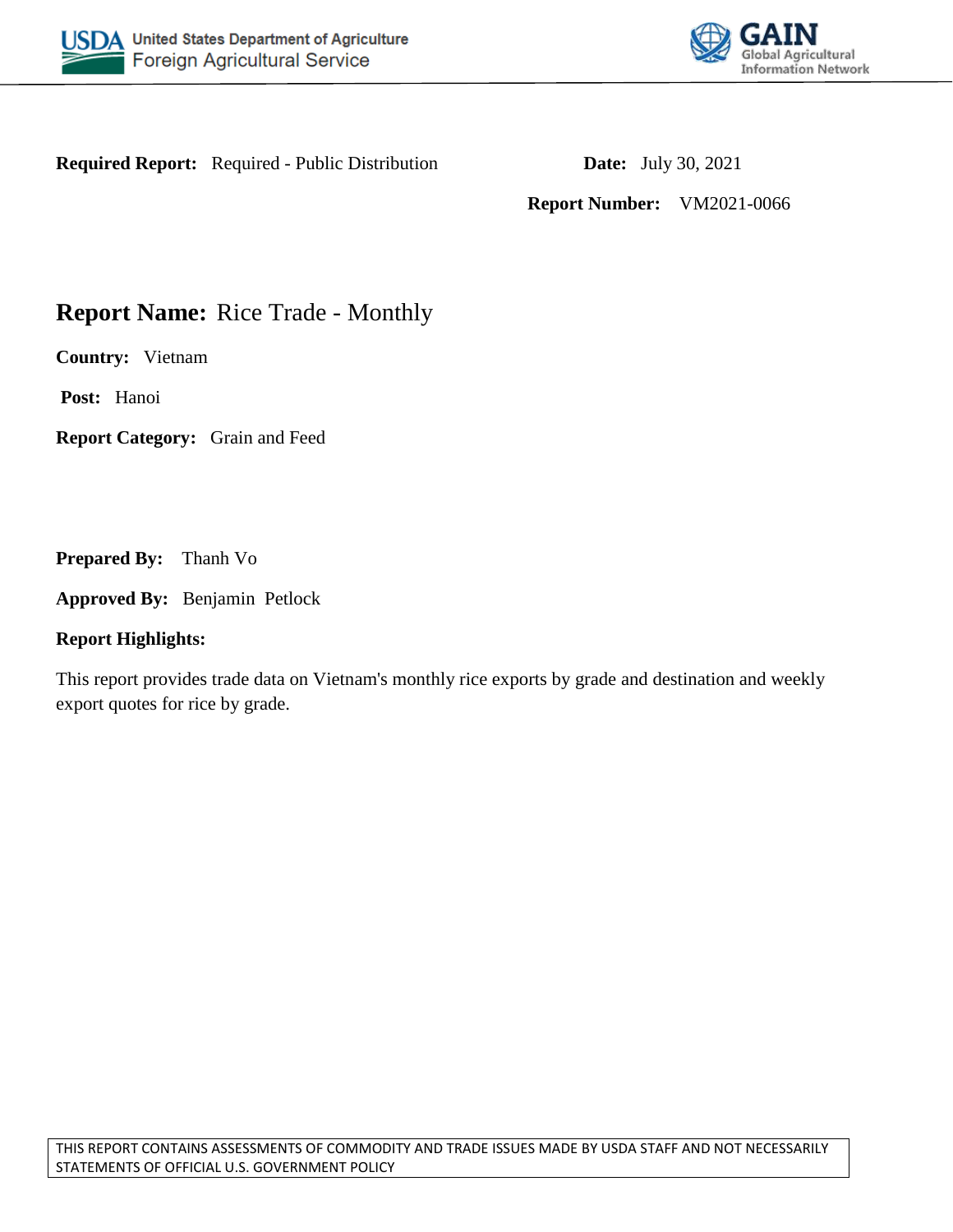# **Commodities:**

# **Rice, Milled**

## **1. Vietnam Rice Exports by Grade and Destination, June 2021**

| <b>Destination</b> | 5%                       | 10%                      | 15%                      | 25%                      | 100%                     | <b>Glutinous</b>         | <b>Jasmine</b> | <b>Unknown</b>           | <b>Total</b> |
|--------------------|--------------------------|--------------------------|--------------------------|--------------------------|--------------------------|--------------------------|----------------|--------------------------|--------------|
| <b>ASIA</b>        | 92,969                   | 148                      | 30,405                   | 6,233                    | 8,783                    | 54,500                   | 121,112        | 18,208                   | 332,357      |
| <b>AFRICA</b>      | 33,519                   | $\overline{\phantom{a}}$ | $\overline{\phantom{a}}$ | $\overline{\phantom{a}}$ | $\overline{\phantom{a}}$ | 8                        | 61,355         | 327                      | 95,209       |
| <b>EUROPE</b>      | 920                      | $\overline{\phantom{a}}$ | $\overline{\phantom{a}}$ | -                        | $\overline{\phantom{a}}$ | 133                      | 3,434          | 890                      | 5,378        |
| <b>AMERICAS</b>    | 21                       | $\overline{\phantom{a}}$ | $\overline{\phantom{a}}$ | -                        | $\overline{\phantom{a}}$ | 36                       | 1,574          | 364                      | 1,994        |
| <b>OCEANIA</b>     | 776                      | 124                      | 925                      |                          | $\overline{\phantom{a}}$ | 83                       | 7,063          | 3,530                    | 12,502       |
| <b>UNKNOWN</b>     | $\overline{\phantom{a}}$ | $\overline{\phantom{a}}$ | $\overline{\phantom{a}}$ | -                        | $\overline{\phantom{a}}$ | $\overline{\phantom{0}}$ | -              | $\overline{\phantom{a}}$ |              |
| <b>TOTAL</b>       | 128,206                  | 272                      | 31,330                   | 6,234                    | 8,783                    | 54,760                   | 194,538        | 23,318                   | 447,441      |

Source: Trade/Customs/Post's calculation

## **2. Weekly Export Quotes for Rice, by Grade**

|          |     | Quote Averages |     |     |     |     |     |         |                   |
|----------|-----|----------------|-----|-----|-----|-----|-----|---------|-------------------|
| % Broken | #1  | #2             | #3  | #4  | #5  | #6  | #7  | Current | Previous (May 28) |
|          |     |                |     |     |     |     |     | Average |                   |
|          | 488 | 490            | 485 | 490 | 480 | 490 | 487 | 487.14  | 488.14            |
| 10       | N/A | N/A            | N/A | N/A | 475 | N/A | N/A | N/A     | N/A               |
| 15       | 475 | 480            | 475 | 480 | 470 | 480 | 477 | 476.71  | 479.57            |
| 25       | 463 | 465            | 460 | 465 | 460 | 465 | 463 | 463.00  | 465.43            |

# Trader Quotes for Vietnam Rice Exports FOB basis, Week of June 5-11, 2021:

|          |     | Quote Averages |     |     |     |     |     |         |                   |
|----------|-----|----------------|-----|-----|-----|-----|-----|---------|-------------------|
| % Broken | #1  | #2             | #3  | #4  | #5  | #6  | #7  | Current | Previous (June 4) |
|          |     |                |     |     |     |     |     | Average |                   |
|          | 487 | 483            | 485 | 487 | 465 | 485 | 483 | 482.14  | 487.14            |
| 10       | N/A | N/A            | N/A | N/A | 460 | N/A | N/A | N/A     | N/A               |
| 15       | 477 | 473            | 475 | 477 | 455 | 475 | 473 | 472.14  | 476.71            |
| 25       | 467 | 463            | 460 | 467 | 448 | 460 | 463 | 461.14  | 463.00            |